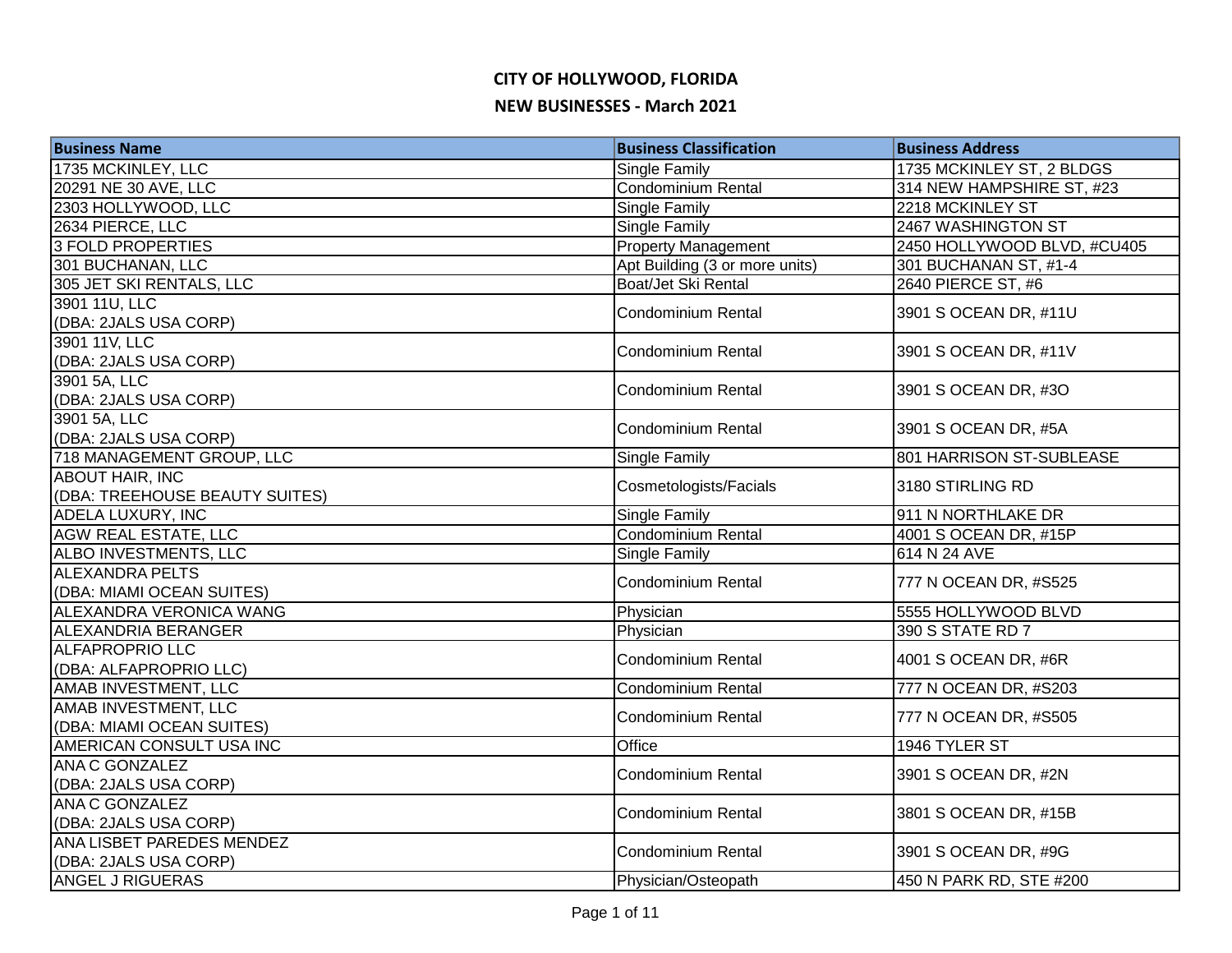# **CITY OF HOLLYWOOD, FLORIDA**

#### **NEW BUSINESSES - March 2021**

| <b>Business Name</b>                       | <b>Business Classification</b> | <b>Business Address</b>       |
|--------------------------------------------|--------------------------------|-------------------------------|
| <b>ANGELIKA PEDROSO</b>                    | Dentist/Orthodontist           | 2647 HOLLYWOOD BLVD           |
| <b>ARGEN HOUSE, CORP</b>                   | <b>Condominium Rental</b>      | 3801 S OCEAN DR, #4F          |
| <b>ARIEL MARTIN CID</b>                    | <b>Condominium Rental</b>      | 4001 S OCEAN DR, #4P          |
| (DBA: MACU & GA LLC)                       |                                |                               |
| <b>ASTRAL MARE, LLC</b>                    | <b>Condominium Rental</b>      | 3901 S OCEAN DR, #PH16S       |
| AUSTRAL OPERATIONS GROUP, INC              | <b>Condominium Rental</b>      | 3801 S OCEAN DR, #4B          |
| (DBA: 2JALS USA CORP)                      |                                |                               |
| <b>AUTO MOTO DEALS, LLC</b>                | <b>Auto Sales</b>              | 5617 DAWSON ST                |
| AVF INVESTMENTS GROUP, LLC                 | Condominium Rental             | 4010 S OCEAN DR, #T4207       |
| <b>BENJAMIN MATOS MENDEZ</b>               | Condominium Rental             | 4314 W PARK RD                |
| BENOIT VAILLANCOURT AND AMELIE BEAULAC     | Condominium Rental             | 3801 S OCEAN DR, #11G         |
| <b>BERELI, INC</b>                         | Dealer/Firearms & Ammunition   | 2033 THOMAS ST                |
| <b>BEST LIFE BEHAVIORAL, LLC</b>           | <b>Medical Office</b>          | 450 N PARK RD, #303           |
| BH GOLDEN ISLES 2403, LLC                  | Condominium Rental             | 4111 S OCEAN DR, #2403        |
| BH GOLDEN ISLES 2404, LLC                  | <b>Condominium Rental</b>      | 4111 S OCEAN DR, #2404        |
| BH GOLDEN WHEEL 2309, LLC                  |                                |                               |
|                                            | <b>Condominium Rental</b>      | 4111 S OCEAN DR, #2309        |
|                                            |                                |                               |
| BH GOLDEN WHEEL 2409, LLC                  | Condominium Rental             | 4111 S OCEAN DR, #2409        |
| <b>BIDARIN SOCIEDAD ANONIMA</b>            | Condominium Rental             | 3901 S OCEAN DR, #6U          |
| <b>BIG A'S JUNK CAR BUYERS, INC</b>        | Internet Sales                 | 1511 N 72 AVE                 |
| <b>BILLINGURST, LLC</b>                    | Condominium Rental             | 3901 S OCEAN DR, #10V         |
| <b>BOLDER THREE, LLC</b>                   |                                |                               |
| (DBA: BOLDER TREE AND LANDSCAPING SERVICE) | Lawn Maintenance               | 5658 MAYO ST                  |
| <b>BOLDLY BRAVE &amp; BRAZEN, LLC</b>      | Internet Sales                 | 2226 CHARLESTON ST            |
| <b>BOUCHER BROTHERS MANAGEMENT</b>         | <b>Rental Service</b>          | 2200 N OCEAN DR, #1-5         |
| <b>BOZHENA BOSMANOV</b>                    | Apt Building (3 or more units) | 338-342 WALNUT ST             |
| <b>BRENDA ADLER</b>                        | Condominium Rental             | 1910 N SURF RD, #5            |
| <b>BRIGHT 4 COMPANY, INC</b>               | <b>Condominium Rental</b>      | 3901 S OCEAN DR, #10B         |
| <b>BRIGITTE CORDOBA</b>                    |                                |                               |
| (DBA: MERAKI CAPITAL FINANCIAL)            | Single Family                  | 2119 TAFT ST                  |
| <b>BROWARD MOM COLLECTIVE, LLC</b>         | Office                         | 3345 CLEVELAND ST             |
| <b>BROWARD WEST FLOWERS</b>                | Florist/Fresh Flowers Only     | 5958 JOHNSON ST               |
| <b>BRUNELY MEDICAL SERVICES, LLC</b>       |                                |                               |
| (DBA: BMS MENTAL HEALTH)                   | <b>Medical Office</b>          | 5555 HOLLYWOOD BLVD, STE #301 |
| <b>BUCSANYI INTERIOR, INC</b>              | Interior Decorator/Design      | 1607 TAFT ST                  |
| <b>BUSINESS CAPITAL HOLDINGS, LLC</b>      | <b>Property Management</b>     | 2459 FILLMORE ST              |
| <b>BWD AUTO SALES, LLC</b>                 | <b>Auto Sales</b>              | 5613 PLUNKETT ST              |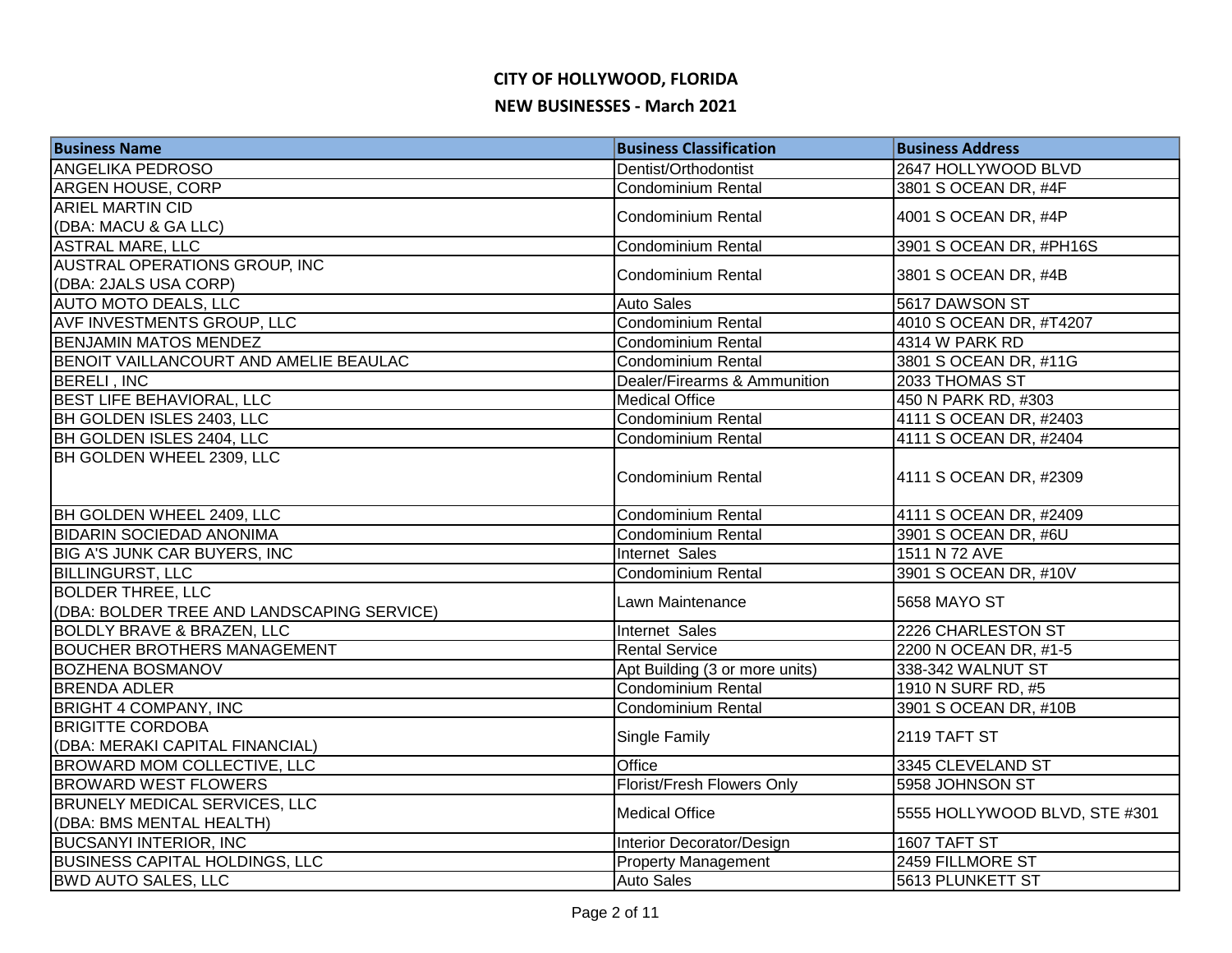| <b>Business Name</b>                              | <b>Business Classification</b> | <b>Business Address</b>     |
|---------------------------------------------------|--------------------------------|-----------------------------|
| CAELUS, CORP                                      | Condominium Rental             | 3801 S OCEAN DR, #7F        |
| CANDY'S POOL AND PRESSURE CLEANING SERVICE, LLC   | <b>Pressure Cleaning</b>       | 1717 SHENANDOAH ST, UNIT #A |
| CANO HEALTH, LLC                                  | Office                         | 6517 TAFT ST, STE #202      |
| <b>CARLOS VAN MAANEN MAAL</b>                     | <b>Condominium Rental</b>      | 4010 S OCEAN DR, #R3304     |
| <b>CARMEN T RAMIREZ</b>                           | Physician                      | 450 N PARK RD, STE #200     |
| <b>CECILE C NOVAK</b>                             | <b>Condominium Rental</b>      | 101 N OCEAN DR, #411        |
| <b>CESAR A GOMEZ</b>                              | <b>Condominium Rental</b>      | 1727 MCKINLEY ST            |
| <b>CHARMAINE RAYMORE</b>                          | <b>Duplex</b>                  | 6361 HAYES ST               |
| CHEFVILLE, LLC                                    | Office                         | 4000 HOLLYWOOD BLVD         |
| CHEN NEIGHBORHOOD MEDICAL CENTERS OF FLORIDA, LLC | <b>Medical Office</b>          | 390 S STATE ROAD 7          |
| (DBA: CHEN SENIOR MEDICAL CENTER HOLLYWOOD)       |                                |                             |
| CHLEW FLORIDA, LLC                                | Condominium Rental             | 4111 S OCEAN DR, #3305      |
| CHRIS FORZA & JONATHAN M HOOSHANGI                | Single Family                  | 1527 FLETCHER ST            |
| CHRISTIAN AMEIJEIRAS BINIAT & ALBERTO FELIX       | <b>Condominium Rental</b>      | 3801 S OCEAN DR, #3E        |
| (DBA: SIMON INVESTMENTS GROUP LLC)                |                                |                             |
| CHRISTOPHE VAN PETEGHEM                           | Condominium Rental             | 4111 S OCEAN DR, #2907      |
| CIRO INT'L INVESTMENT, LLC                        | <b>Condominium Rental</b>      | 4111 S OCEAN DR, #3508      |
| <b>CLAIRE P COHEN REV TR</b>                      | Condominium Rental             | 321 WILSON ST,#105A         |
| COHEN AND PAZ, LLC                                | Single Family                  | 512-514 N 60 TER-2 BLDGS    |
| <b>COLLECT SOUTH AM CORP</b>                      | Condominium Rental             | 3901 S OCEAN DR, #15Y       |
| (DBA: FENIX NORTH COLLECT CORP)                   |                                |                             |
| COSTA HOLLYWOOD S419, LLC                         | <b>Condominium Rental</b>      | 777 N OCEAN DR, #S419       |
| COSTA HOLLYWOOD S507, LLC                         | Condominium Rental             | 777 N OCEAN DR, #S507       |
| COSTA HOLLYWOOD S515, LLC                         | <b>Condominium Rental</b>      | 777 N OCEAN DR, #S515       |
| CRAFT CARTEL CATERING, LLC                        | Internet Sales                 | 2000 N 38 AVE               |
| (DBA: JOLLY HOUR)                                 |                                |                             |
| CREZCO, INC                                       | Condominium Rental             | 321 WILSON ST, #106A        |
| <b>CURTIS L BEAUREGARD</b>                        | Physician                      | 450 N PARK RD, STE #200     |
| <b>CURTIS STAKLEY</b>                             | <b>Condominium Rental</b>      | 3801 S OCEAN DR, #4O        |
| DAILY MEALS CORP.                                 | <b>Retail Store/Stock</b>      | 2031 TYLER ST               |
| <b>DAISY &amp; DAICY GORRA</b>                    | Single Family                  | 507 N 57 AVE                |
| DANIEL C CRAWFORD                                 | <b>Condominium Rental</b>      | 101 N OCEAN DR, #667        |
| <b>DANIEL F DROULLIER</b>                         | <b>Condominium Rental</b>      | 3801 S OCEAN DR, #12O       |
| (DBA: 2JALS USA CORP)                             |                                |                             |
| <b>DANIEL SECU</b>                                | <b>Duplex</b>                  | 1829 TAYLOR ST, 2 BLDGS     |
| DANNY J REYES                                     | Single Family                  | 2842 LINCOLN ST             |
| <b>DARIA SKORY</b>                                | Single Family                  | 1109 HOLLYWOOD BLVD         |
| <b>DARIA SKORY</b>                                | Single Family                  | 1022 ADAMS ST               |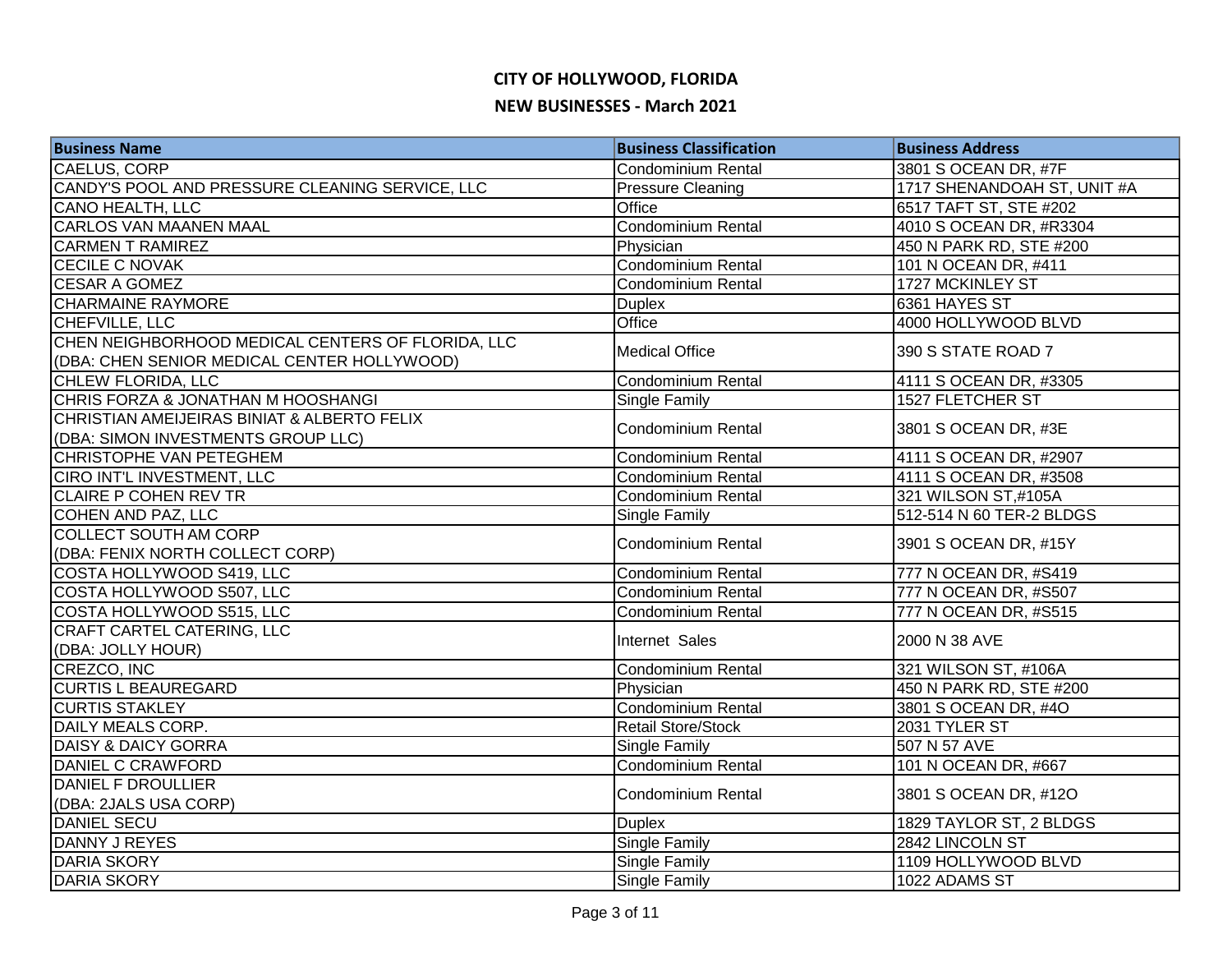| <b>Business Name</b>                      | <b>Business Classification</b> | <b>Business Address</b>  |
|-------------------------------------------|--------------------------------|--------------------------|
| <b>DAVE FLETCHER</b>                      | <b>Single Family</b>           | 2006 N 38 AVE            |
| <b>DD INVESTMENTS HBH, LLC</b>            | Condominium Rental             | 4010 S OCEAN DR, #R1603  |
| <b>DIANE F BRACKEN</b>                    | <b>Condominium Rental</b>      | 310 HARRISON ST, #103E   |
| <b>DIEGO ADRANGA</b>                      | <b>Condominium Rental</b>      | 326 HARRISON ST, #204A   |
| <b>DIERONE, INC</b>                       | Single Family                  | 1819 FILLMORE ST-2 BLDG  |
| DISCOUNT INSURANCE NETWORK, INC           | Insurance Agency               | 1735 N FEDERAL HWY, #104 |
| <b>DMITRIY KELMENSON</b>                  | <b>Single Family</b>           | 1311 RODMAN ST           |
| <b>DNL CAPITAL, LLC</b>                   | <b>Single Family</b>           | 1144 ADAMS ST            |
| (DBA: DNL CAPITAL, LLC)                   |                                |                          |
| DODO 2V, LLC                              | <b>Condominium Rental</b>      | 3801 S OCEAN DR, #2V     |
| (DBA: 2JALS USA CORP)                     |                                |                          |
| <b>DORIAN AGOLLI</b>                      | <b>Condominium Rental</b>      | 901 HILLCREST DR, #501   |
| <b>ECLIPSE GROUP, LLC</b>                 | <b>Condominium Rental</b>      | 3901 S OCEAN DR, #14T    |
| (DBA: ECLIPSE GROUP, LLC)                 |                                |                          |
| <b>EDUARD LISENKO</b>                     | <b>Single Family</b>           | 1218 HOLLYWOOD BLVD      |
| EL PIBE PROPERTIES, INC                   | Condominium Rental             | 3901 S OCEAN DR, #14E    |
| <b>ELAD FORKASH</b>                       | Internet Sales                 | 4000 N 34 AVE            |
| <b>ELITAL</b>                             | <b>Single Family</b>           | 4721 W PARK RD           |
| <b>EMMITT &amp; ANGIE TYLER</b>           | <b>Single Family</b>           | 1100 N SOUTHLAKE DR      |
| (DBA: TYLER EMMITT & ANGIE)               |                                |                          |
| <b>EMPHYRE NETWORKS CORP</b>              | <b>Condominium Rental</b>      | 777 N OCEAN DR, #N305    |
| (DBA: MIAMI OCEAN SUITES)                 |                                |                          |
| FALCON'S JET SKI RENTALS, LLC             | Boat/Jet Ski Rental            | 5914 N FARRAGUT DR       |
| <b>FELIX M RAMIREZ</b>                    | Physician/Osteopath            | 450 N PARK RD, STE #200  |
| FENIX NORTH COLLECT CORP                  | <b>Condominium Rental</b>      | 3901 S OCEAN DR, #PH16C  |
| FEXAGARO, LLC                             | Condominium Rental             | 777 N OCEAN DR, #S414    |
| <b>FIXOR MEDICAL, LLC</b>                 | <b>Medical Office</b>          | 2031 HARRISON ST         |
| <b>FLARIO INVESTMENTS, LLC</b>            | Condominium Rental             | 777 N OCEAN DR, #S402    |
| (DBA: MIAMI OCEAN SUITES LLC)             |                                |                          |
| FLORIDA ORTHOPEDICS AND NEUROSURGERY, LLC | <b>Medical Office</b>          | 450 N PARK RD, STE #200  |
| <b>FORTIN 14X CORP</b>                    | <b>Condominium Rental</b>      | 3901 S OCEAN DR, #14X    |
| (DBA: 2JALS USA CORP)                     |                                |                          |
| FRATALINA, LLC                            | <b>Condominium Rental</b>      | 3801 S OCEAN DR, #6X     |
| <b>FRATALINA, LLC</b>                     | <b>Condominium Rental</b>      | 3801 S OCEAN DR, #8Z     |
| <b>FRATELLO HINOS, INC</b>                | Condominium Rental             | 3901 S OCEAN DR, #10C    |
| <b>FRATELLO HINOS, INC</b>                | Condominium Rental             | 3801 S OCEAN DR, #8E     |
| <b>GABI PROPERTIES, LLC</b>               | <b>Condominium Rental</b>      | 3801 S OCEAN DR, #11E    |
| <b>G-FORCE SHOW &amp; PRODUCTION, INC</b> | Condominium Rental             | 1720 HARRISON ST, #17E-H |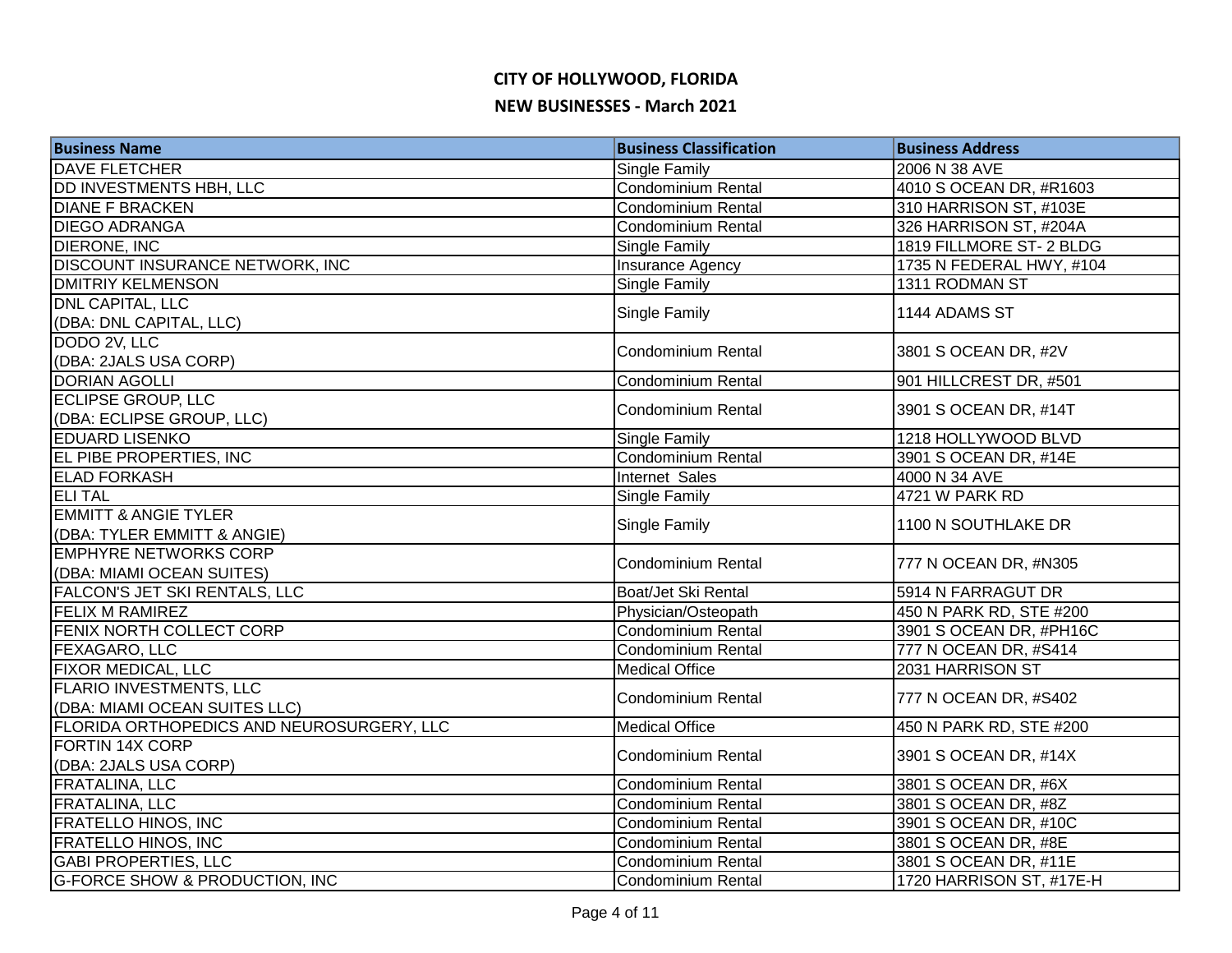| <b>Business Name</b>                 | <b>Business Classification</b> | <b>Business Address</b>        |
|--------------------------------------|--------------------------------|--------------------------------|
| <b>GISELA R GLEIZER</b>              | <b>Duplex</b>                  | 5944-5946 MCKINLEY ST          |
| <b>GREEN PEARE, LLC</b>              | <b>Condominium Rental</b>      | 777 N OCEAN DR, #S501          |
| <b>GREEN PEARE, LLC</b>              | <b>Condominium Rental</b>      | 777 N OCEAN DR, #S503          |
| <b>GUSTAVO L BENSO</b>               | <b>Condominium Rental</b>      | 4001 S OCEAN DR, #8C           |
| <b>HAIM AZIZY</b>                    | Apt Building (3 or more units) | 1747 FUNSTON ST, #1-8 -2 BLDGS |
| HOLLYWOOD WATER SPORTS, LLC          | Boat/Jet Ski Rental            | 1720 HARRISON ST, #6B          |
| HOMETEC, LLC                         | Condominium Rental             | 3801 S OCEAN DR, #8M           |
| HYDE 2701, LLC                       | <b>Condominium Rental</b>      | 4111 S OCEAN DR, #2701         |
| <b>IAN RESIDENCES, LLC</b>           | Condominium Rental             | 4111 S OCEAN DR, #401          |
| IN AND OUT CAR RENTALS, LLC          | Car/Truck Lease/Rental         | 4011 PEMBROKE RD               |
| INNOVATION DENTAL CENTER, LLC        | <b>Medical Office</b>          | 4860 S STATE ROAD 7, #F        |
| <b>INVESTISSEMENT PIERRE BRISSON</b> |                                |                                |
| INC.                                 | <b>Condominium Rental</b>      | 777 N OCEAN DR, #N415          |
| (DBA: MIAMI OCEAN SUITES, LLC)       |                                |                                |
| <b>IVAN MORENO</b>                   | Single Family                  | 4101 JEFFERSON ST              |
| JAI PROPERTIES, CORP                 | <b>Condominium Rental</b>      | 777 N OCEAN DR, #S226          |
| <b>JAI PROPERTIES, CORP</b>          | Condominium Rental             | 777 N OCEAN DR, #S227          |
| <b>JENNIFER E ALLEN</b>              | Condominium Rental             | 301 VAN BUREN ST, #101D        |
| <b>JESUS C CORTES</b>                | Physician                      | 2031 HARRISON ST               |
| <b>JESUS RAMON RIOS CEDENO</b>       | Single Family                  | 952 HOLLYWOOD BLVD             |
| (DBA: GRETA CEDENO)                  |                                |                                |
| <b>JOEL LUIS GIERBOLINI</b>          | Single Family                  | <b>2414 MAYO ST</b>            |
| JOSE A LUSANCAREZ                    | Physician                      | 6100 HOLLYWOOD BLVD, #300      |
| <b>JOSEPH ZAGER</b>                  | Attorney                       | 2500 HOLLYWOOD BLVD, #314      |
| <b>JOSHUA NISSEL</b>                 | Apt Building (3 or more units) | 710 COLUMBUS PKWY, #F&R        |
| <b>JOSHUA NISSEL</b>                 | <b>Duplex</b>                  | 5945-5947 HAYES ST             |
| <b>JOSHUA NISSEL</b>                 | <b>Duplex</b>                  | 5832-5834 TAFT ST              |
| <b>JUAN C RODRIGUEZ</b>              | Single Family                  | 1508 N 17 AVE                  |
| K&J PROPERTY MANAGEMENT, LLC         | Condominium Rental             | 777 N OCEAN DR, #N206          |
| (DBA: MIAMI OCEAN SUITES)            |                                |                                |
| <b>KAREN HANZEL PATI</b>             | <b>Condominium Rental</b>      | 1815 N SURF RD, #703           |
| <b>KIMBERLY HINES COWAN</b>          | Single Family                  | 7561 HOPE ST                   |
| KRMS EXCAVATION & SERVICES, LLC      | <b>Rental Service</b>          | 7250 HAYES ST                  |
| LA FONTELINA I, LLC                  | Condominium Rental             | 4111 S OCEAN DR, #3507         |
| LA FONTELINA I, LLC                  | Condominium Rental             | 4111 S OCEAN DR, #3509         |
| LA PIERINA, LLC                      |                                |                                |
|                                      | <b>Condominium Rental</b>      | 3901 S OCEAN DR, #8S           |
| (DBA: LA PIERINA, LLC)               |                                |                                |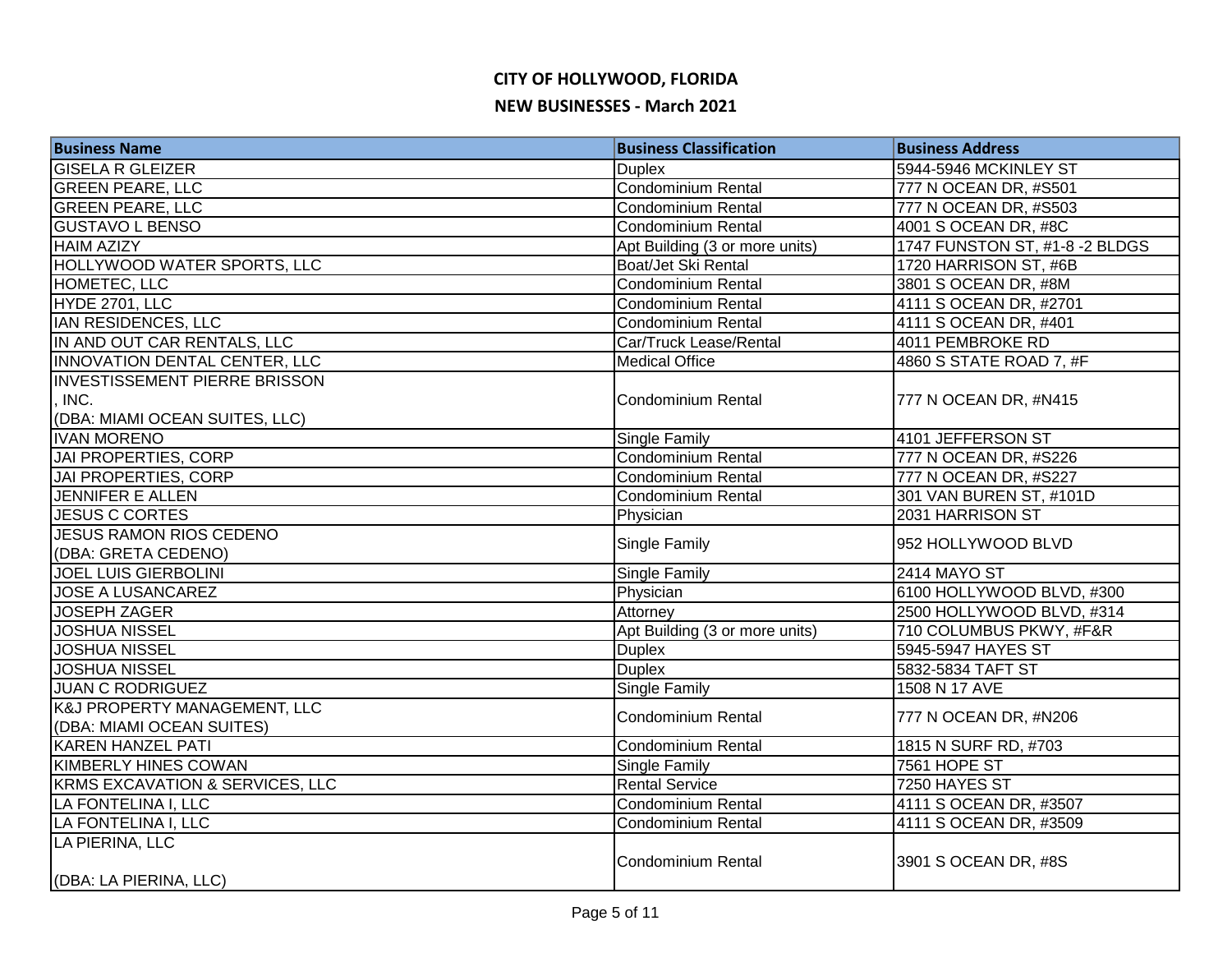| <b>Business Name</b>               | <b>Business Classification</b> | <b>Business Address</b>   |
|------------------------------------|--------------------------------|---------------------------|
| <b>LAS CASUARINAS, LLC</b>         | Condominium Rental             | 777 N OCEAN DR, #N214     |
| <b>LEAH P KLEIN</b>                | Apt Building (3 or more units) | 6150 CLEVELAND ST, #1-4   |
| <b>LEONARDO COSTA</b>              | Single Family                  | 1059 WASHINGTON ST        |
| (DBA: COSMAC LLC)                  |                                |                           |
| <b>LINAFRA, LLC</b>                | Condominium Rental             | 3801 S OCEAN DR, #7H      |
| LMNDRP, LLC                        | <b>Condominium Rental</b>      | 1910 N SURF RD, #7        |
| LNVJM, LLC                         | Condominium Rental             | 3801 S OCEAN DR, #14R     |
| <b>LORELEI LANUM</b>               | Veterinarians                  | 2864 HOLLYWOOD BLVD       |
| <b>LORENA GERALDINE</b>            | Condominium Rental             | 4001 S OCEAN DR, #2L      |
| LORI D MESTRE                      | Social Worker/Clinical         | 2031 HARRISON ST          |
| <b>LUIS A &amp; LIZBET CAJIGAS</b> | Condominium Rental             | 350 TAFT ST, #1           |
| <b>LUIS A PEROZZI</b>              | <b>Condominium Rental</b>      | 3901 S OCEAN DR, #8T      |
| (DBA: 2JALS USA CORP)              |                                |                           |
| LUMATH USA, LLC                    | <b>Condominium Rental</b>      | 777 N OCEAN DR, #S305     |
| <b>LUMATH USA, LLC</b>             | Condominium Rental             | 777 N OCEAN DR, #S405     |
| LUTEMAR, LLC                       | <b>Condominium Rental</b>      | 2008 JACKSON ST, #C-4     |
| LYRETTE BROWN                      | Artist                         | 3251 HOLLYWOOD BLVD, #107 |
| <b>MANAX LLC</b>                   | <b>Condominium Rental</b>      | 4001 S OCEAN DR, #5E      |
| (DBA: MANAX, LLC)                  |                                |                           |
| MANUEL PEDROSO                     | Physician                      | 2647 HOLLYWOOD BLVD       |
| <b>MARARIBET, LLC</b>              | Condominium Rental             | 3901 S OCEAN DR, #3E      |
| (DBA: MARARIBET, LLC)              |                                |                           |
| MARCO ANTONIO DONOSO               | <b>Single Family</b>           | 617 N RAINBOW DR          |
| MARE NOSTRUM SERVICES, LLC         | Condominium Rental             | 777 N OCEAN DR, #N301     |
| MAROS INVESTMENT, CORP             | <b>Condominium Rental</b>      | 101 N OCEAN DR, #229      |
| <b>MAROS INVESTMENT, CORP</b>      | Condominium Rental             | 101 N OCEAN DR, #450      |
| <b>MAROS INVESTMENT, CORP</b>      | <b>Condominium Rental</b>      | 101 N OCEAN DR, #479      |
| <b>MAROS INVESTMENT, CORP</b>      | Condominium Rental             | 101 N OCEAN DR, #514      |
| <b>MAROS INVESTMENT, CORP</b>      | Condominium Rental             | 101 N OCEAN DR, #516      |
| MARY JANE COSGROVE LIV TR          | <b>Single Family</b>           | 299 CONNECTICUT ST        |
| MATHIAS INVESTMENTS, LLC           | Condominium Rental             | 3901 S OCEAN DR, #5N      |
| <b>MATIAS ALEJANDRO I BASUALDO</b> | <b>Condominium Rental</b>      | 3801 S OCEAN DR, #12R     |
| (DBA: KICV LLC)                    |                                |                           |
| MAUREEN CIOFFI-LAVINA, D.O         | Physician/Osteopath            | 3501 JOHNSON ST           |
| MCL INVESTMENT GROUP, LLC          | <b>Condominium Rental</b>      | 3901 S OCEAN DR, #9J      |
| (DBA: MCL INVESTMENT GROUP LLC)    |                                |                           |
| <b>MEGHAN MAGNER</b>               | Chiropractor/Chiropodist       | 6030 HOLLYWOOD BLVD, #250 |
| <b>MEIYEN HOLDINGS, LLC</b>        | Condominium Rental             | 3901 S OCEAN DR, #8C      |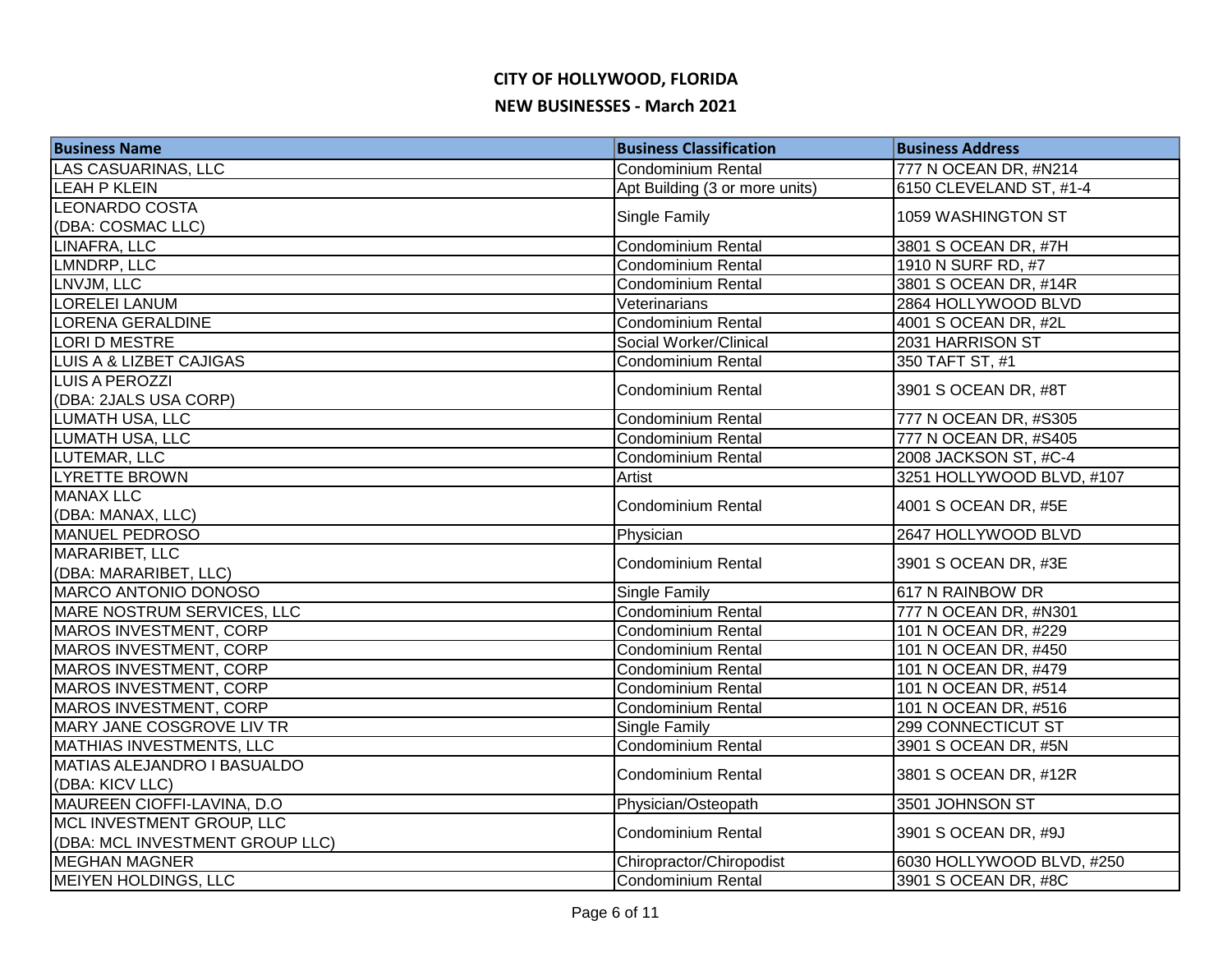# **CITY OF HOLLYWOOD, FLORIDA**

#### **NEW BUSINESSES - March 2021**

| <b>Business Name</b>                           | <b>Business Classification</b>      | <b>Business Address</b>  |
|------------------------------------------------|-------------------------------------|--------------------------|
| MEJ INVESTMENTS, LLC                           | Condominium Rental                  | 4001 S OCEAN DR, #5P     |
| <b>MELISA FUENTES-FLAA</b>                     | Single Family                       | 1200 N 11 CT             |
| <b>MELISSA OLGUIN</b>                          | <b>Fitness Instruction/Training</b> | 1776 POLK ST, #1202      |
| (DBA: VIVID DOLLS POST BREAST CANCER WELLNESS) |                                     |                          |
| <b>MIAMI FRONTIER, CORP</b>                    | Apt Building (3 or more units)      | 2501 PIERCE ST, 2 BLDGS  |
| MIAMI REAL EXPOSURE, LLC                       | Condominium Rental                  | 777 N OCEAN DR, #S329    |
| <b>MICHAEL S DAHAN</b>                         | Condominium Rental                  | 777 N OCEAN DR, #N401    |
| MILO INT'L INVESTMENT, LLC                     | Condominium Rental                  | 4111 S OCEAN DR, #1112   |
| MIROMAR 306, LLC                               | Condominium Rental                  | 4010 S OCEAN DR, #R706   |
| MOGF HOLLYWOOD, INC                            | <b>Condominium Rental</b>           | 777 N OCEAN DR, #S411    |
| (DBA: MOGF HOLLYWOOD INC)                      |                                     |                          |
| MOGF HOLLYWOOD, INC                            | <b>Condominium Rental</b>           | 777 N OCEAN DR, #S413    |
| (DBA: MOGF HOLLYWOOD INC)                      |                                     |                          |
| MOGF HOLLYWOOD, INC                            | <b>Condominium Rental</b>           | 777 N OCEAN DR, #S511    |
| (DBA: MOGF HOLLYWOOD INC)                      |                                     |                          |
| MOGF HOLLYWOOD, INC                            | Condominium Rental                  | 777 N OCEAN DR, #S513    |
| (DBA: MOGF HOLLYWOOD INC)                      |                                     |                          |
| MP RE 770, LLC                                 | <b>Single Family</b>                | 1344 ADAMS ST            |
| MTB PRODUCTIONS, INC.                          | Internet Sales                      | 3807 CLEVELAND ST        |
| MULTILATINO, LLC                               | Shipping Agent                      | 2332 HOLLYWOOD BLVD      |
| MUNIZO, LLC                                    | Condominium Rental                  | 3801 S OCEAN DR, #7X     |
| NAVIMA, LLC                                    | Restaurant/Bar                      | 1900 HARRISON ST         |
| (DBA: BOTTEGA HOLLYWOOD)                       |                                     |                          |
| <b>NEIL &amp; ELVIRA BARILLO</b>               | Condominium Rental                  | 320 NEW YORK ST, #7      |
| <b>NEIL BARILLO</b>                            | <b>Condominium Rental</b>           | 320 NEW YORK ST, #3      |
| <b>NEIL BARILLO</b>                            | <b>Condominium Rental</b>           | 320 NEW YORK ST, #4      |
| <b>NELIDA G DE LA CRUZ</b>                     | Condominium Rental                  | 101 N OCEAN DR, #225     |
| <b>NELSON AND TANIA RODRIGUEZ</b>              | <b>Condominium Rental</b>           | 315 VAN BUREN ST, #206B  |
| <b>NELSON E PERAZA, TR</b>                     | Condominium Rental                  | 4001 S OCEAN DR, #4K     |
| (DBA: PERAZA, NELSON E)                        |                                     |                          |
| NELSON ENRIQUE PERAZA, TR                      | <b>Condominium Rental</b>           | 3901 S OCEAN DR, #12A    |
| (DBA: PERAZA, NELSON E)                        |                                     |                          |
| NEUCAN, LLC                                    | Condominium Rental                  | 3801 S OCEAN DR, #12K    |
| NEXUSTECNO, INC                                | <b>Distribution Office</b>          | 250 N DIXIE HWY, UNIT #8 |
| NOREL, INC                                     | <b>Retail Store/Stock</b>           | 128 N DIXIE HWY          |
| (DBA: AREA 51 SMOKE SHOP)                      |                                     |                          |
| NOREL, INC                                     | <b>Retail Store/Stock</b>           | 5921 HOLLYWOOD BLVD      |
| (DBA: WTF SMOKE SHOP)                          |                                     |                          |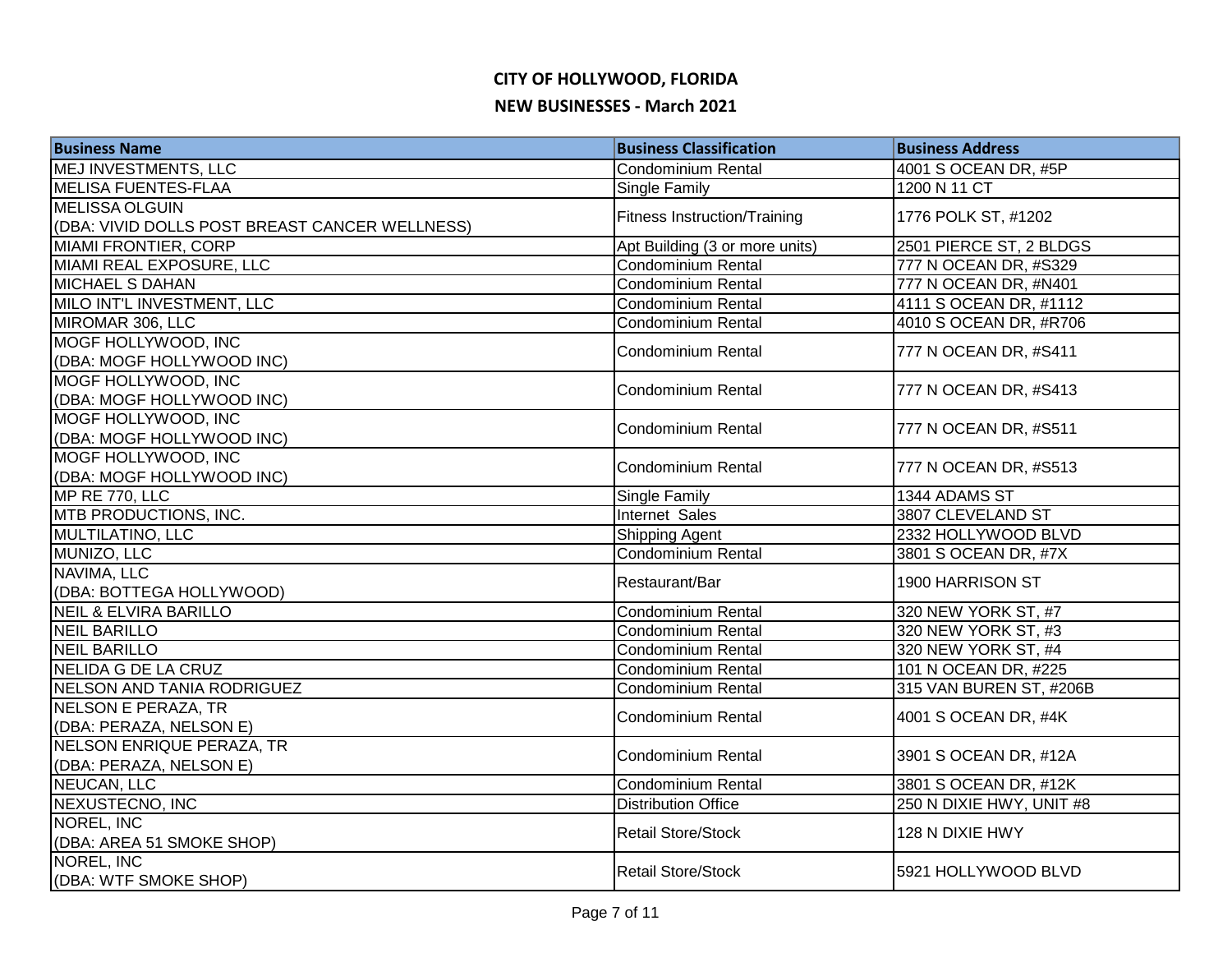| <b>Business Name</b>                  | <b>Business Classification</b> | <b>Business Address</b> |
|---------------------------------------|--------------------------------|-------------------------|
| OCEAN INVESTORS, CORP                 | Condominium Rental             | 3901 S OCEAN DR, #7T    |
| <b>OCEAN INVESTORS, CORP</b>          | <b>Condominium Rental</b>      | 3901 S OCEAN DR, #9K    |
| <b>OLYMPUS PROPERTY, INC</b>          | Condominium Rental             | 3901 S OCEAN DR, #8L    |
| <b>OLYMPUS PROPERTY, INC</b>          | Condominium Rental             | 3901 S OCEAN DR, #12D   |
| <b>OMAR KHALAF</b>                    | Veterinarians                  | 2864 HOLLYWOOD BLVD     |
| <b>OUR WAY TO WELLNESS, LLC</b>       | <b>Medical Office</b>          | 5701 SHERIDAN ST        |
| <b>PACHUS INVESTMENTS, LLC</b>        | <b>Condominium Rental</b>      | 3901 S OCEAN DR, #7D    |
| <b>PATRICIA JURADO</b>                | Single Family                  | 2240 N 56 TER           |
| <b>PATRICK H TYRANCE</b>              | Physician                      | 450 N PARK RD, STE #200 |
| <b>PAUL &amp; PATRICIA MARAGH</b>     | <b>Condominium Rental</b>      | 4111 S OCEAN DR, #1102  |
| PAVISA, LLC                           | Condominium Rental             | 4001 S OCEAN DR, #7K    |
| (DBA: PAVISA LLC)                     |                                |                         |
| PEDROSO PEDIATRICS P.A.               | <b>Medical Office</b>          | 2647 HOLLYWOOD BLVD     |
| <b>PREFERRED REAL ESTATE</b>          |                                |                         |
| <b>INVESTMENTS, LLC</b>               | <b>Condominium Rental</b>      | 3901 S OCEAN DR, #15R   |
| (DBA: 2JALS USA CORP)                 |                                |                         |
| <b>PRESTIGE MAINTENANCE &amp;</b>     | Single Family                  | 801 HARRISON ST         |
| CONTRACTING, LLC                      |                                |                         |
| QUADREX1, LLC                         | <b>Condominium Rental</b>      | 777 N OCEAN DR, #N216   |
| (DBA: MIAMI OCEAN SUITES LLC)         |                                |                         |
| <b>RAFAEL &amp; YISSEL YI</b>         | Single Family                  | 7091 PARK ST            |
| <b>RAFAEL GOMEZ</b>                   | <b>Single Family</b>           | 2200 ROOSEVELT ST       |
| <b>RAFAEL GOMEZ</b>                   | Single Family                  | 1610 S 24 CT            |
| (DBA: GH INVESTMENTS OF BROWARD CORP) |                                |                         |
| RAFAL, LLC                            | <b>Condominium Rental</b>      | 3901 S OCEAN DR, #10R   |
| (DBA: 2JALS USA CORP)                 |                                |                         |
| <b>RAINBOW USA INC</b>                | <b>Retail Store/Stock</b>      | 3731 OAKWOOD BLVD       |
| <b>REBUS INVESTMENTS, LLC</b>         | <b>Condominium Rental</b>      | 4111 S OCEAN DR, #3501  |
| <b>REBUS INVESTMENTS, LLC</b>         | <b>Condominium Rental</b>      | 4111 S OCEAN DR, #3502  |
| <b>REJ PROPERTIES, LLC</b>            | Single Family                  | 1120 N 13 TER           |
| RGONZALEZ SECURITY INSTALLER, LLC     | Repair Service                 | 7060 LIBERTY ST         |
| <b>RICHARD SEELY</b>                  | Physician                      | 5701 SHERIDAN ST        |
| ROALTIER INVESTMENT GROUP CORP        | <b>Condominium Rental</b>      | 3901 S OCEAN DR, #15D   |
| ROBERT D & ALEXANDRA EVERSHED         | Condominium Rental             | 335 OAK ST              |
| (DBA: EVERSHE ALEXANDRA)              |                                |                         |
| <b>ROBERTO GUEVARA</b>                | Condominium Rental             | 3901 S OCEAN DR, #9B    |
| <b>ROTTWEILER, LLC</b>                | <b>Condominium Rental</b>      | 3901 S OCEAN DR, #15U   |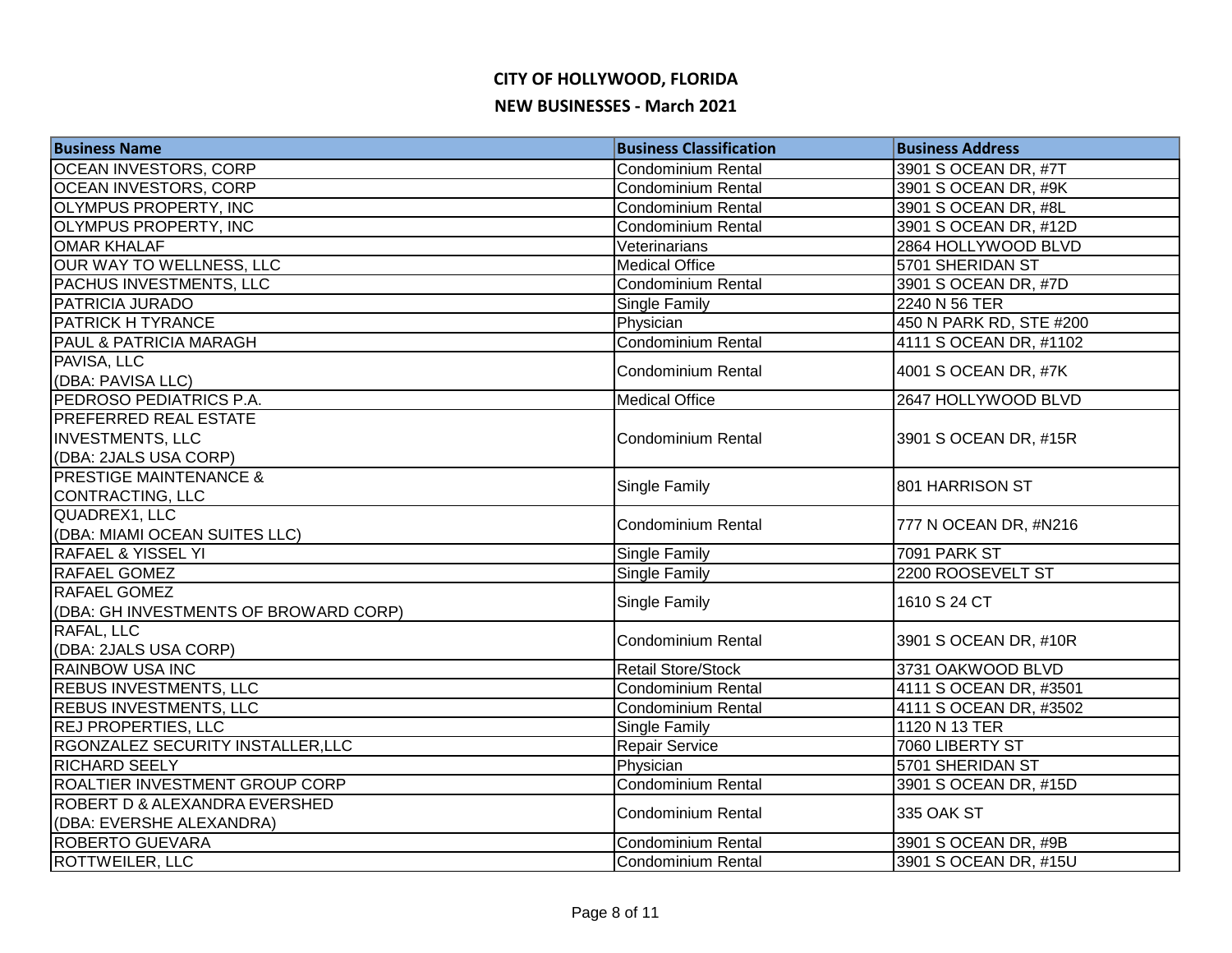| <b>Business Name</b>                | <b>Business Classification</b> | <b>Business Address</b>   |
|-------------------------------------|--------------------------------|---------------------------|
| <b>ROTTWEILER, LLC</b>              | <b>Condominium Rental</b>      | 3801 S OCEAN DR, #4K      |
| (DBA: ROTTWEILER LLC)               |                                |                           |
| ROTTWEILER, LLC                     | <b>Condominium Rental</b>      | 3801 S OCEAN DR, #12T     |
| (DBA: ROTTWEILER LLC)               |                                |                           |
| <b>ROY THOMAS</b>                   | <b>Duplex</b>                  | 5745 ARTHUR ST            |
| ROYAL RESEARCH CORP                 | Office                         | 3911 HOLLYWOOD BLVD #105  |
| S & B ENT, LLC                      | Single Family                  | 2621 POLK ST              |
| <b>SALVATORE MAROTTA</b>            | <b>Duplex</b>                  | 5734-5736 LINCOLN ST      |
| <b>SARA MEIR</b>                    | <b>Duplex</b>                  | 2312-2314 CLEVELAND ST    |
| <b>SARAH BIRAN</b>                  | Apt Building (3 or more units) | 1719 SHENANDOAH ST        |
| SARAH YISKAH EICHENSTEIN            | Single Family                  | 4601 W PARK RD            |
| SARANDI PROPERTY, CORP              | Condominium Rental             | 3901 S OCEAN DR, #5J      |
| (DBA: SARANDI PROPERTY CORP)        |                                |                           |
| <b>SARESH PETROLEUM, INC</b>        | Gas/Convenience Store          | 3253 HOLLYWOOD BLVD       |
| <b>SARLFA, INC</b>                  | Office                         | 2500 HOLLYWOOD BLVD, #314 |
| <b>SAVITRI RAMPAL</b>               | Condominium Rental             | 1915 RODMAN ST, #13       |
| <b>SEAKEY, LLC</b>                  | Condominium Rental             | 3801 S OCEAN DR, #9O      |
| <b>SEBRIKE USA, LLC</b>             | <b>Condominium Rental</b>      | 3801 S OCEAN DR, #5T      |
| (DBA: SEBRIKE USA, LLC)             |                                |                           |
| <b>SIGAL FLORIDA TR</b>             | <b>Condominium Rental</b>      | 4111 S OCEAN DR, #3206    |
| SIMON INVESTMENTS GROUP, LLC        | Condominium Rental             | 3801 S OCEAN DR, #9X      |
| (DBA: SIMON INVESTMENTS GROUP, LLC) |                                |                           |
| SITIZANO, LLC                       | Condominium Rental             | 3901 S OCEAN DR, #PH16Q   |
| SITIZANO, LLC                       | <b>Condominium Rental</b>      | 3801 S OCEAN DR, #9S      |
| SLOW LIFE, LLC                      | <b>Condominium Rental</b>      | 3901 S OCEAN DR, #12N     |
| <b>SOLEI BEAUTIES, LLC</b>          | Artist                         | 3251 HOLLYWOOD BLVD, #129 |
| <b>SONYA M CRUDUP</b>               | Single Family                  | 6100 HAYES ST             |
| <b>SOT HOUSING, LLC</b>             | Single Family                  | 5753 MADISON ST           |
| SOUTH CARE 4ALL, INC                | <b>Health Care Agency</b>      | 3858 SHERIDAN ST          |
| SOUTH FLORIDA COASTAL PROP INC      | <b>Condominium Rental</b>      | 101 N OCEAN DR, #PH1      |
| SOUTH FLORIDA COASTAL PROP INC      | Condominium Rental             | 101 N OCEAN DR, #PH3      |
| SOUTHEAST ENTERPRISE HOLDINGS, LLC  | Restaurant/Bar                 | <b>7003 TAFT ST</b>       |
| (DBA: DOUKIN DONUTS)                |                                |                           |
| <b>SPECIAL BOX, LLC</b>             | Condominium Rental             | 4111 S OCEAN DR, #405     |
| <b>STARMILK, INC</b>                | <b>Condominium Rental</b>      | 3901 S OCEAN DR, #7W      |
| <b>STARMILK, INC</b>                | Condominium Rental             | 3801 S OCEAN DR, #5U      |
| <b>STARMILK, INC</b>                | Condominium Rental             | 3801 S OCEAN DR, #6T      |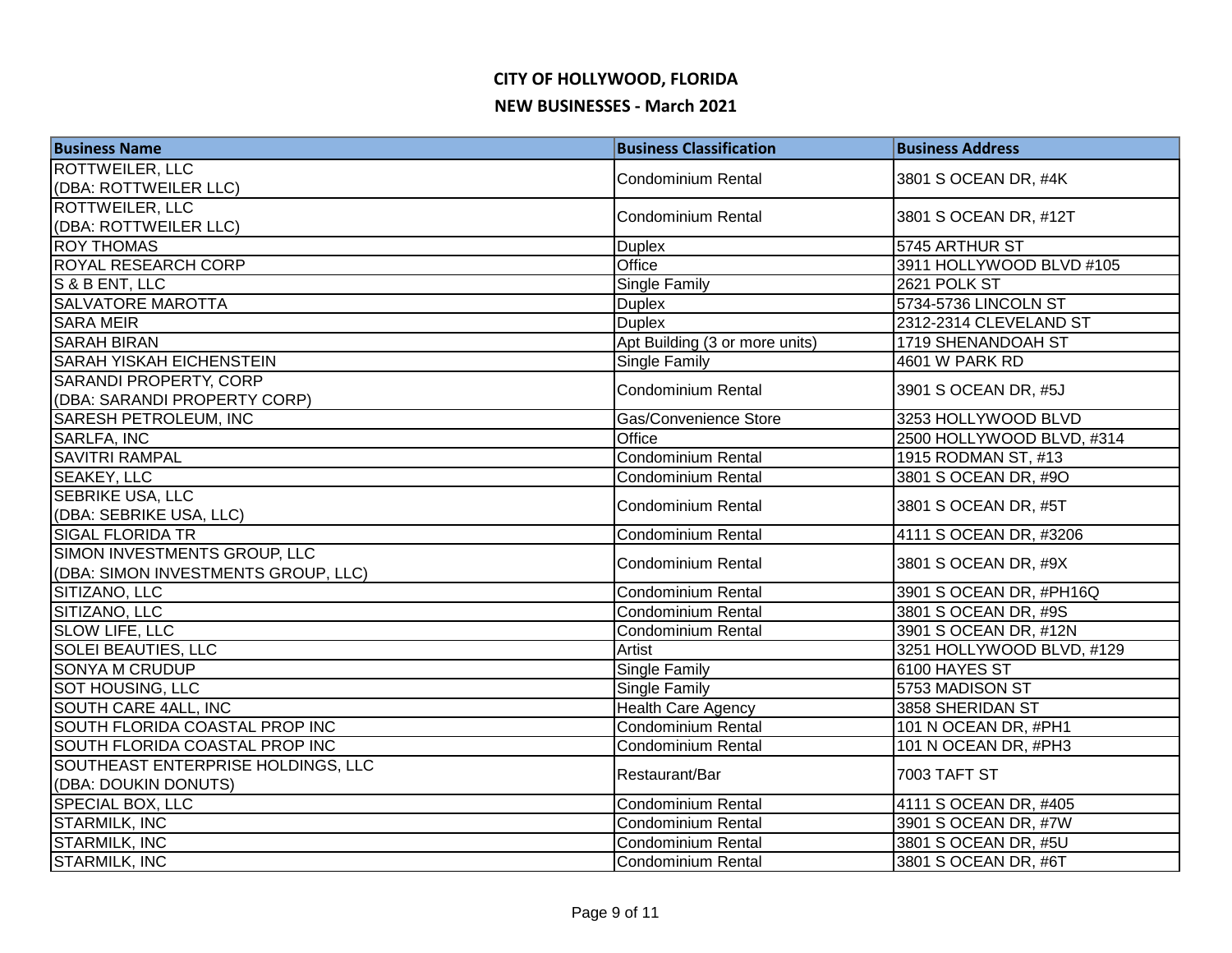| <b>Business Name</b>                                   | <b>Business Classification</b> | <b>Business Address</b>       |
|--------------------------------------------------------|--------------------------------|-------------------------------|
| <b>STRENGTH IN CHANGE, LLC</b>                         | Office                         | 2525 HOLLYWOOD BLVD, #111     |
| (DBA: TRUST IN ME AGENCY)                              |                                |                               |
| <b>STRUCTURED SOLAR, LLC</b>                           | Contractor/Electrical          | 2120 N 56 TER                 |
| <b>SUN ZONE USA, LLC</b>                               | <b>Marketing Firm</b>          | 3336 COOLIDGE ST              |
| <b>SW PROPERTY MANAGEMENT CORP</b>                     | Condominium Rental             | 3901 S OCEAN DR, #3D          |
| (DBA: 2JALS USA CORP)                                  |                                |                               |
| <b>SWEET HILL CORP</b>                                 | <b>Condominium Rental</b>      | 3801 S OCEAN DR, #10V         |
| <b>TALY G KADOCH</b>                                   | <b>Mental Health Counselor</b> | 5555 HOLLYWOOD BLVD, STE #301 |
| <b>TAMARA C REDI</b>                                   | <b>Single Family</b>           | 1220 N 15 CT                  |
| <b>TAMGOL, LLC</b>                                     | <b>Condominium Rental</b>      | 777 N OCEAN DR, #S325         |
| <b>TERSUNG CORP</b>                                    | <b>Condominium Rental</b>      | 3901 S OCEAN DR, #2Y          |
| (DBA: TERSUNG CORP)                                    |                                |                               |
| THE DIPLOMAT EXPERIENCE LLC                            | Office                         | 911 S PARK RD                 |
| THE HILLS OF HOLLYWOOD, INC                            | Condominium Rental             | 3801 S OCEAN DR, #3O          |
| THE HILLS OF HOLLYWOOD, INC                            | Condominium Rental             | 3801 S OCEAN DR, #5V          |
| <b>THOMAS R FROST</b>                                  | <b>Pressure Cleaning</b>       | 5926 TAFT ST                  |
| (DBA: TROPICAL PRESSURE WASHING TPW)                   |                                |                               |
| TIDES 5N, LLC                                          | Condominium Rental             | 3901 S OCEAN DR, #1F          |
| TIDES 5N, LLC                                          | Condominium Rental             | 3901 S OCEAN DR, #PH16M       |
| TIDES 5N, LLC                                          | Condominium Rental             | 3801 S OCEAN DR, #5N          |
| TRAM GA, LLC                                           | <b>Condominium Rental</b>      | 3801 S OCEAN DR, #7B          |
| (DBA: TRAM GA LLC)                                     |                                |                               |
| <b>TRUIST BANK</b>                                     | Banks/Savings & Loan           | 2001 HOLLYWOOD BLVD           |
| <b>TRUIST BANK</b>                                     | Banks/Savings & Loan           | 4000 HOLLYWOOD BLVD, #115     |
| <b>TWENTYTWO R.E., LLC</b>                             | <b>Condominium Rental</b>      | 3901 S OCEAN DR, #2G          |
| <b>TWENTYTWO R.E., LLC</b>                             | Condominium Rental             | 3901 S OCEAN DR, #11H         |
| <b>U.N.I. UMLIMITED, INC</b>                           | Apt Building (3 or more units) | 1010 N 18 CT-SUBLEASE         |
| UNIVERSAL INVESTIGATIONS AGENCY, INC                   | Private Investigative Agency   | 3505 S OCEAN DR, #CU3A        |
| UPH01, LLC                                             | <b>Condominium Rental</b>      | 4111 S OCEAN DR, #UPH1        |
| <b>VARUNA GROUP, LLC</b>                               | Condominium Rental             | 4111 S OCEAN DR, #1002        |
| <b>VIFA INVESTMENTS LLC</b>                            | <b>Condominium Rental</b>      | 777 N OCEAN DR, #S209         |
| <b>VLADISLAV SUMIN</b>                                 | <b>Single Family</b>           | 617 N RAINBOW DR- SUBLEASE    |
| (DBA: VLANDEN LLC)                                     |                                |                               |
| <b>VLADISLAV SUMIN</b>                                 | <b>Single Family</b>           | 1527 FLETCHER ST- SUBLEASE    |
| (DBA: VLANDEN LLC)                                     |                                |                               |
| WINDOWS AND SHUTTERS WHOLESALERS OF SOUTH FLORIDA, LLC | Wholesale Merchandise          | 4841 PEMBROKE RD              |
| ZAGERLAW, PA                                           | Office                         | 2500 HOLLYWOOD BLVD, #314     |
| <b>ZRIHEN-KEMPER FAM TR</b>                            | Condominium Rental             | 4010 S OCEAN DR, #R2804       |